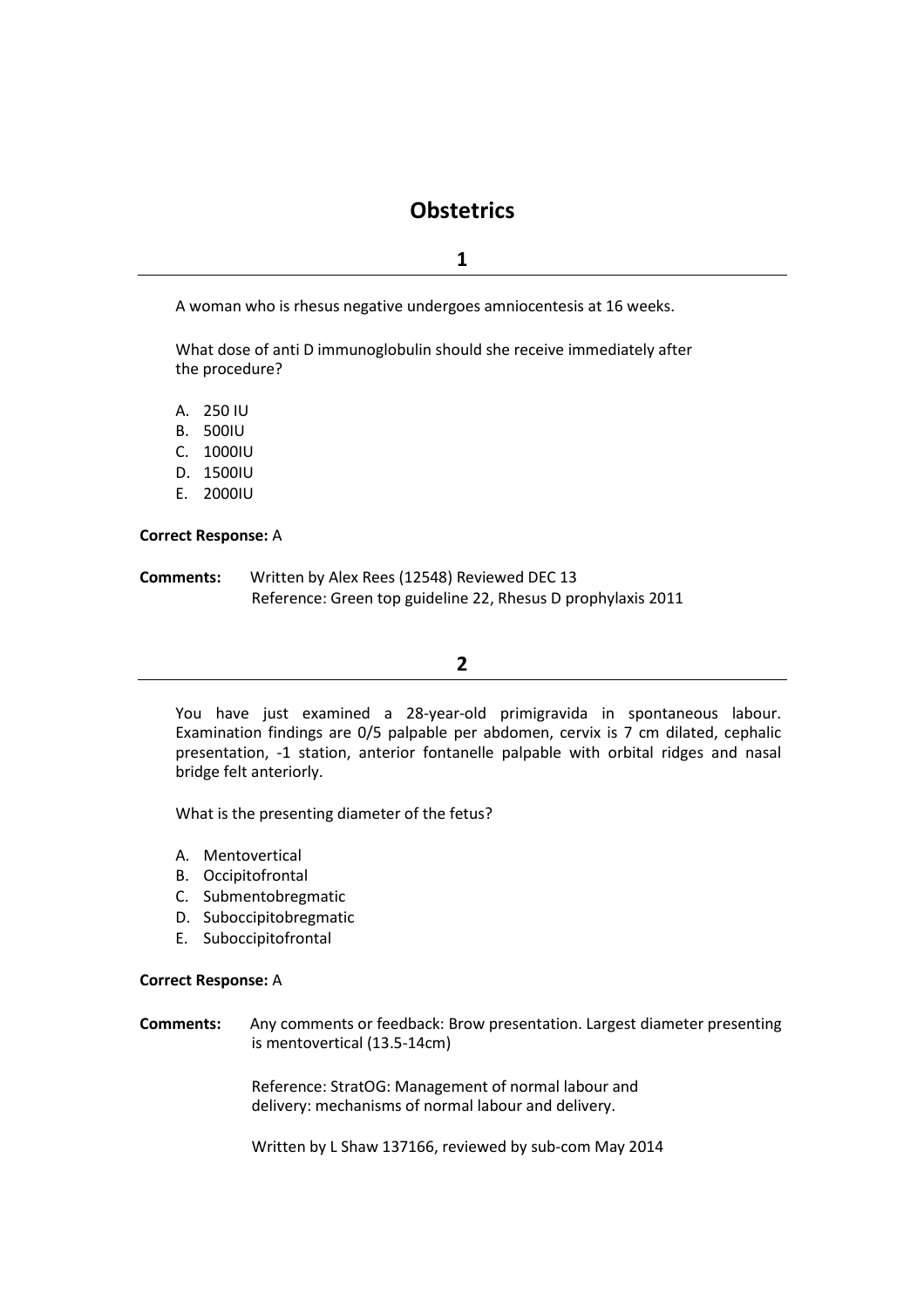A 21-year-old woman, who is known to have beta thalassemia major, attends the clinic for preconception counselling.

What is the most relevant initial pre-pregnancy investigation to predict maternal complications of pregnancy?

- A. Cardiac MRI
- B. Chest X-Ray
- C. ECG
- D. Echocardiogram
- E. Pulmonary function tests

#### **Correct Response:** D

**Comments:** Reference: Green Top Guideline No 66- 2014 Written by M Gorti 124369 reviewed sub-com May 2014

## **4**

A 34-year-old woman attends for her booking in her third pregnancy. She had a caesarean section in her first pregnancy 4 years ago and has had a successful vaginal birth after caesarean section (VBAC) 2 years ago. She has a BMI OF 26.

What is the best predictor for a successful VBAC?

- A. BMI of less than 30
- B. Less than 35 years old
- C. Previous vaginal birth
- D. Short inter-pregnancy interval
- E. Spontaneous onset of labour

#### **Correct Response:** C

**Comments:** Written by Tadala Saukila 130465 Reference: Birth after previous caesarean section, RCOG Greentop Guideline 45,2007 Comments: This increases her chance of success (87-90%)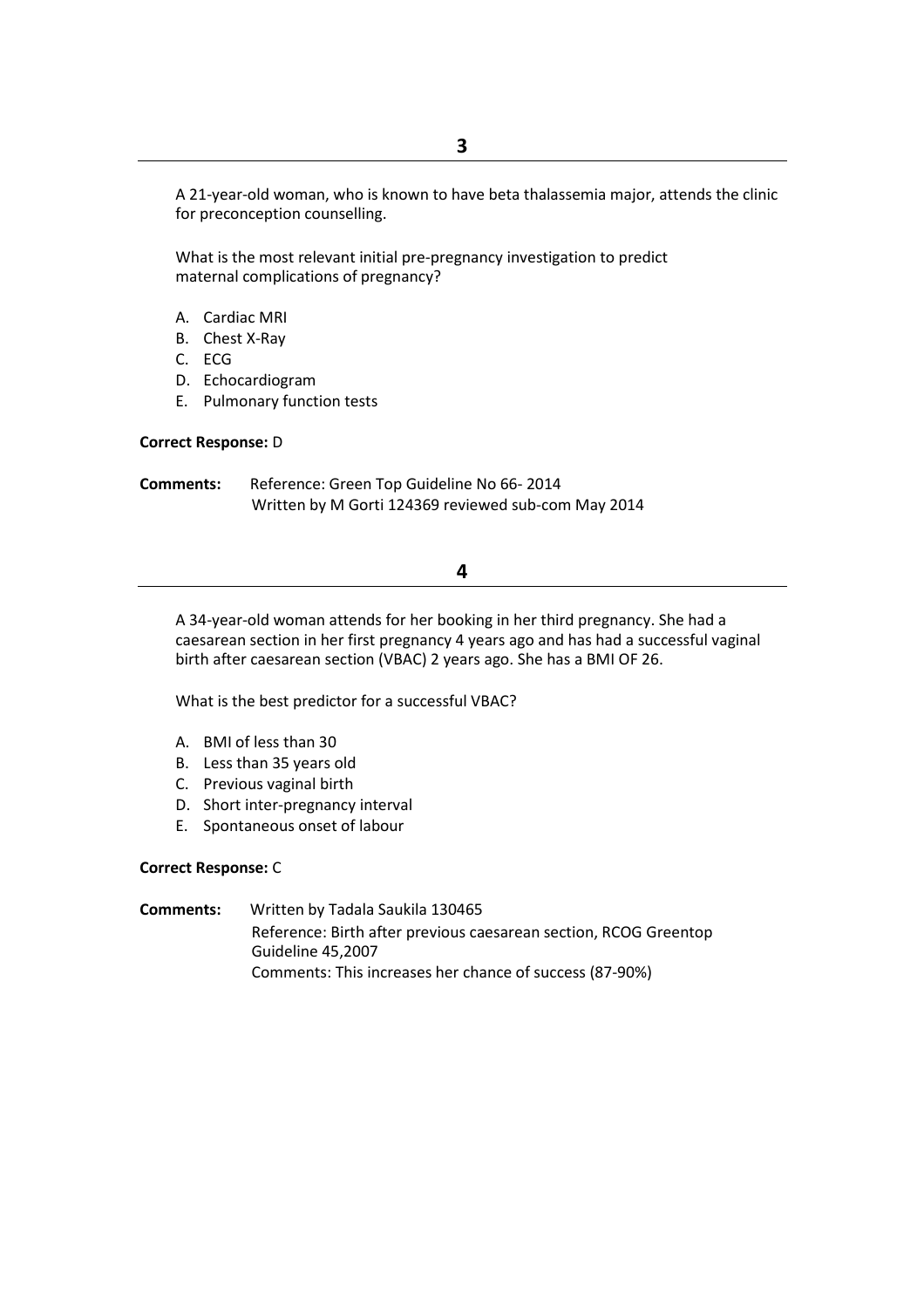You are asked to see a 21-year-old woman for preconceptual care. She was diagnosed with generalised tonic-clonic epilepsy four years ago. This is poorly controlled. She is currently on sodium valproate and levetiracetam.

What is the next step in her management?

- A. Arrange MRI
- B. Arrange an EEG
- C. Commence aspirin 75 mg
- D. Commence folic acid 5 mg
- E. Review medication

#### **Correct Response:** E

**Comments:** Reference: The Epilepsies: women of childbearing age with epilepsy. Nice CG 137 ch 13, Jan 2012 Written by Tadala Saukila 130465 Comments: Consider the risk of adverse effects of anti epileptics and use the lowest effective dose for each AED, avoiding polytherapy if possible

# **6**

A 28-year-old woman attends the mental health antenatal clinic at 12 weeks for a booking assessment. This is her first baby.

Which condition gives her the highest risk of puerperal psychosis?

- A. Anorexia nervosa
- B. Bipolar affective disorder
- C. Moderate depression
- D. Obsessive compulsive disorder
- E. Recurrent anxiety

#### **Correct Response:** B

**Comments:** Reference: TOG 2013 Written by Kathryn Jackson, 131897

> Any comments or feedback: BPAD up to 1 in 2-4 risk. Rest are not at increased risk of psychosis i.e. 1-2 per 1000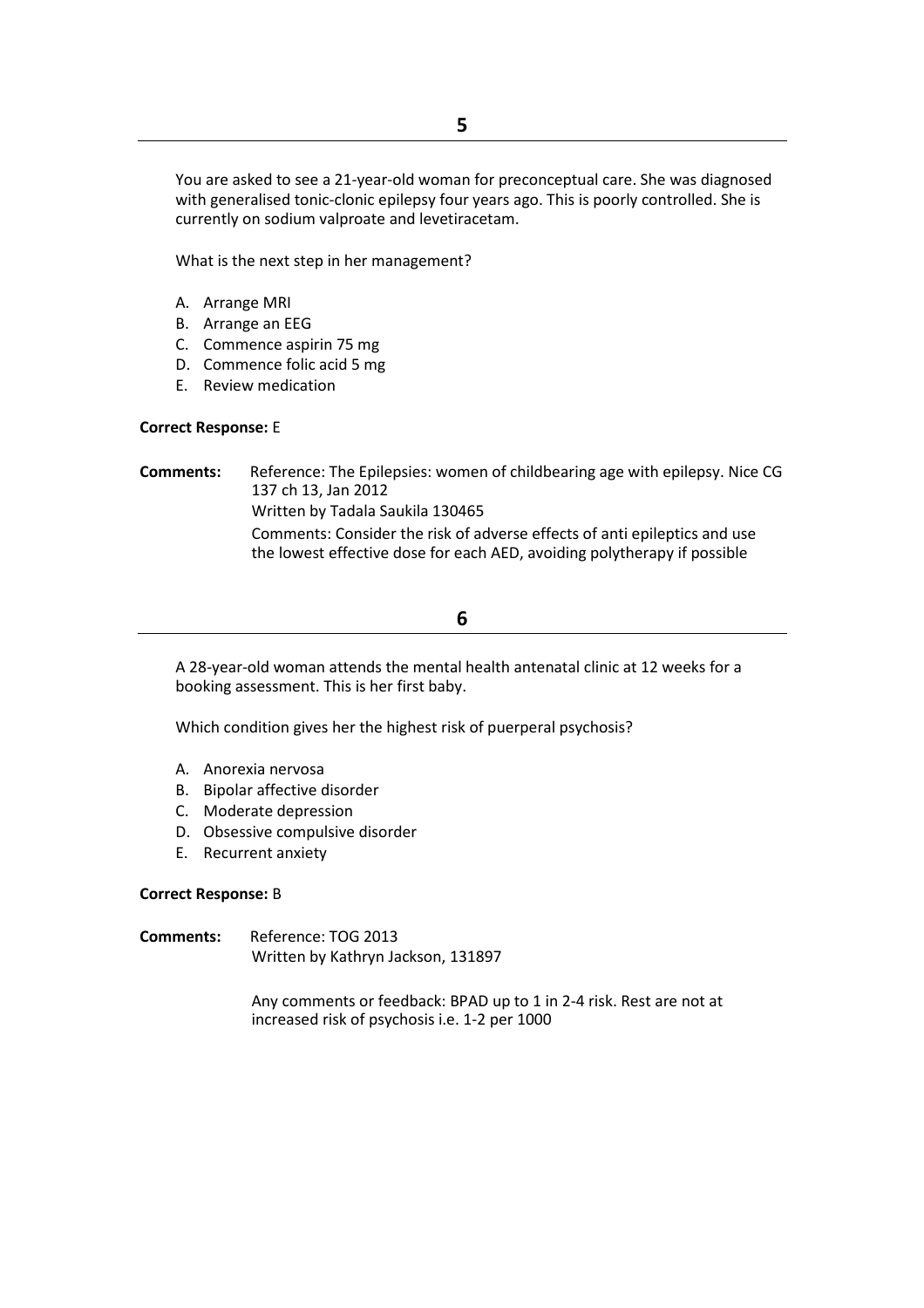A woman has had a recent uncomplicated vaginal delivery but has developed a significant post-partum pyrexia and tachycardia. She is thought to be allergic to penicillin. You suspect puerperal sepsis and are keen to commence treatment prior to the investigations coming back.

What is the antibiotic regime of choice?

- A. Cefuroxime
- B. Clindamycin
- C. Co-amoxiclav
- D. Erythromycin
- E. Metronidazole

#### **Correct Response:** A

**Comments:** Written by Sean Hughes (12887) Reviewed DEC 13

Ref: RCOG guideline 64b2012

# **8**

In order to help plan the capacity required for providing future maternity services you are asked to design a study to establish the incidence of vaginal birth following previous caesarean section. The study will require establishing the mode of delivery in women who have either had only vaginal delivery or have had a caesarean section in at least one previous pregnancy. You review the epidemiological study methods that may be appropriate for this type of study.

Which type of research study should you choose?

- A. Case control
- B. Cohort
- C. Cross sectional
- D. Ecological
- E. Survey

#### **Correct Response:** B

**Comments:** Any comments or feedback: The answer is cohort study. Cohort studies are longitudinal and follow subjects with or without exposure to a certain characteristic over time. The groups are then compared e.g. for the development of a particular disease. Cohort studies can be used to measure incidence rates and relative risks. Reference: Feldman M, Casey K. Organising a research project from scratch, BMJ 2000;325:S97 Written by A Patwardhan121401 reviewed by sub-com May 2014